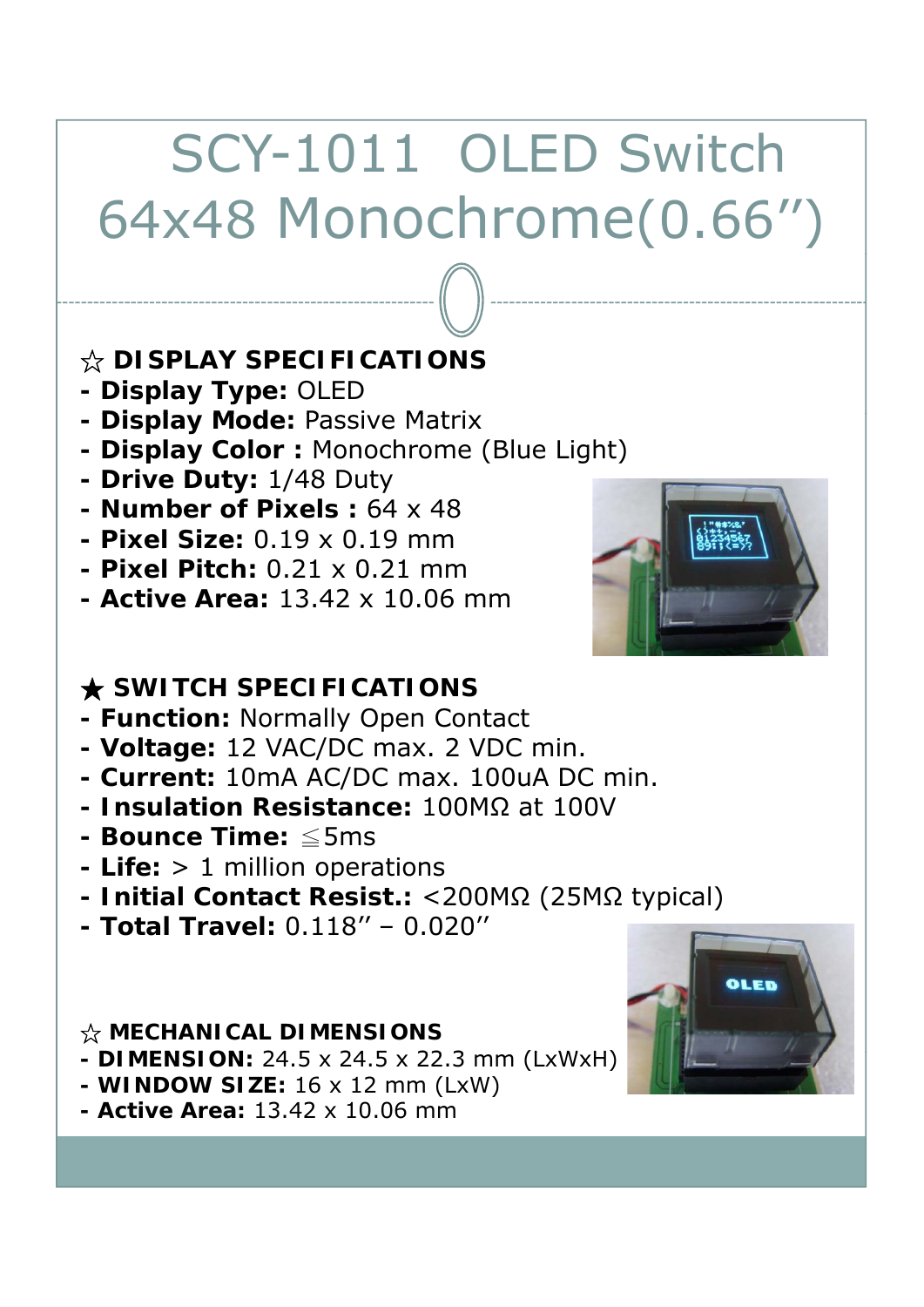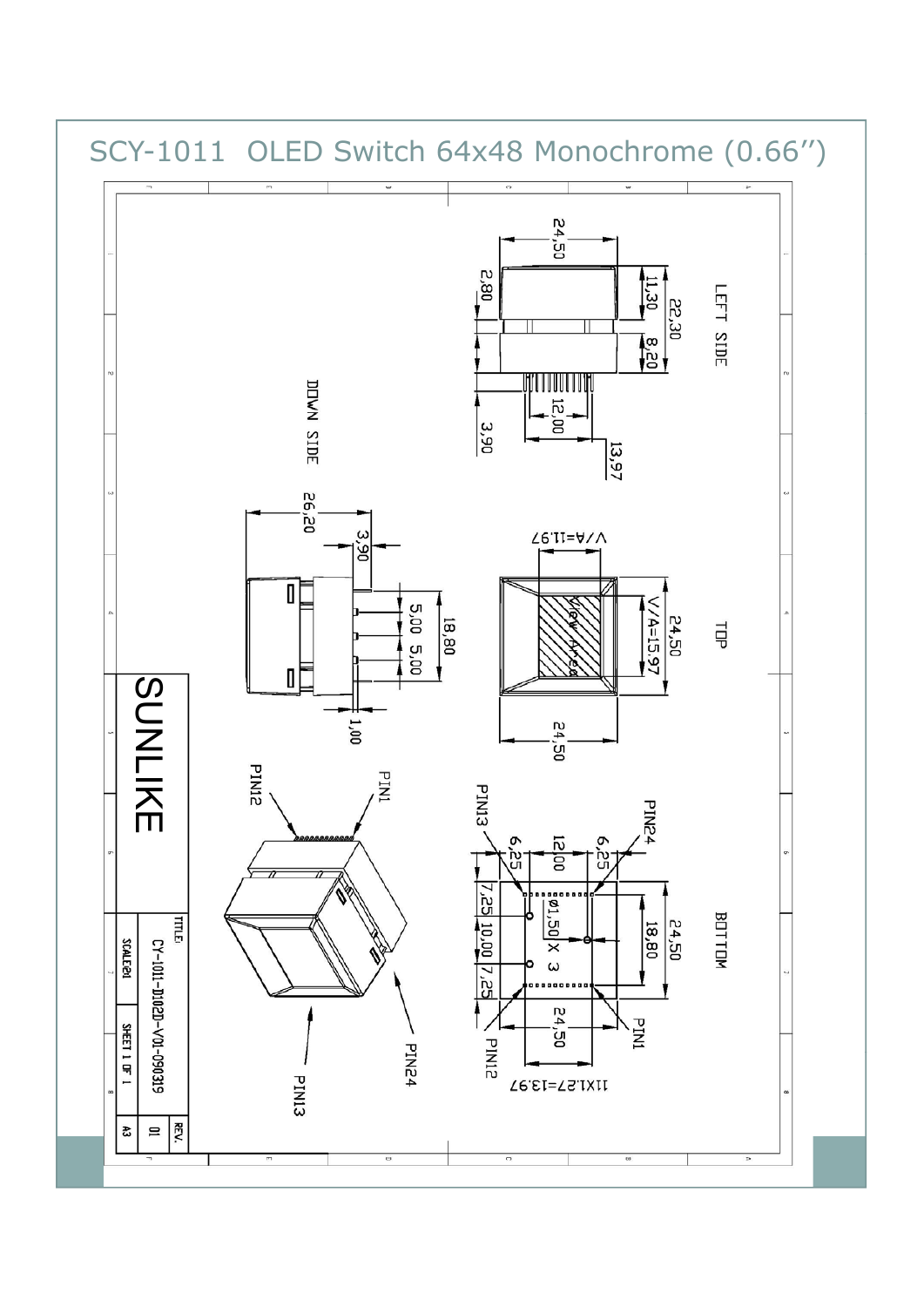# SCY-1011 OLED Switch 64x48 Monochrome (0.66'')

## ☆ **PIN DEFINITION**

| Pin No.        | Symbol                        | <b>Typ</b><br>е | <b>Function</b>                                                                                                                                                                                                                                                                                                          |               |               |               |  |  |  |
|----------------|-------------------------------|-----------------|--------------------------------------------------------------------------------------------------------------------------------------------------------------------------------------------------------------------------------------------------------------------------------------------------------------------------|---------------|---------------|---------------|--|--|--|
| 1              | <b>VDD</b>                    | P               | <b>Power Supply for Core VDD</b><br>This is a voltage supply pin. It must be connected to external source.                                                                                                                                                                                                               |               |               |               |  |  |  |
| $\overline{2}$ | <b>VSS</b>                    | P               | <b>Ground for System</b><br>This a ground pin. It must be connected to external source.                                                                                                                                                                                                                                  |               |               |               |  |  |  |
| 3              | <b>SW</b>                     | T               | <b>Terminal of Switch</b><br>Normally Open                                                                                                                                                                                                                                                                               |               |               |               |  |  |  |
| 4              | <b>SW</b>                     | ı               | <b>Terminal of Switch</b><br>Normally Open                                                                                                                                                                                                                                                                               |               |               |               |  |  |  |
| 5<br>6         | <b>BS1</b><br>BS <sub>2</sub> | п               | <b>Communication Protocol Select</b><br>These pins are MCU interface selection input. See the<br>following table:                                                                                                                                                                                                        |               |               |               |  |  |  |
|                |                               |                 |                                                                                                                                                                                                                                                                                                                          | 68xx-Parallel | 80xx-Parallel | <b>Serial</b> |  |  |  |
|                |                               |                 | BS1                                                                                                                                                                                                                                                                                                                      | $\mathbf{0}$  | $\mathbf{1}$  | $\mathbf{0}$  |  |  |  |
|                |                               |                 | BS <sub>2</sub>                                                                                                                                                                                                                                                                                                          | $\mathbf{1}$  | $\mathbf{1}$  | $\mathbf{0}$  |  |  |  |
| 7              | CS#                           | п               | <b>Chip Select</b><br>This is the chip select input. The chip is enable for MCU<br>communication only when CS# is pulled low.                                                                                                                                                                                            |               |               |               |  |  |  |
| 8              | RES#                          | п               | <b>Power Reset for Controller and Drive</b><br>This is reset signal input. When the pin is low, initialization of the<br>chip is executed.                                                                                                                                                                               |               |               |               |  |  |  |
| 9              | D/C#                          | П               | Data/ Command Control<br>This pin is Data/Command control pin. When the pin is pulled high,<br>the input at D0~D7 is treated as display data. When the pin is pulled<br>low, the input at D0~D7 will be transferred to the command register.                                                                             |               |               |               |  |  |  |
| 10             | WR#<br>(R/W#)                 | П               | Write or Read/Write Select<br>When 80xx interface mode is selected, the pin will be the Write<br>(WR#) input.<br>When interfacing to a 68xx-series microprocessor, the pin will be<br>used as Read/Write (R/W#) selection input. Pull this pin to "High" for<br>read mode and pull it to "Low" for write mode.           |               |               |               |  |  |  |
| 11             | RD#(E)                        | п               | <b>Read or Read/Write Enable</b><br>When 80xx interface mode is selected, the pin will be the Read $(RD#)$<br>input.<br>When interfacing to a 68xx-series microprocessor, the pin will be<br>used as the Enable (E) signal. Read/Write operation is initiated when<br>this pin is pulled high and the CS# is pulled low. |               |               |               |  |  |  |